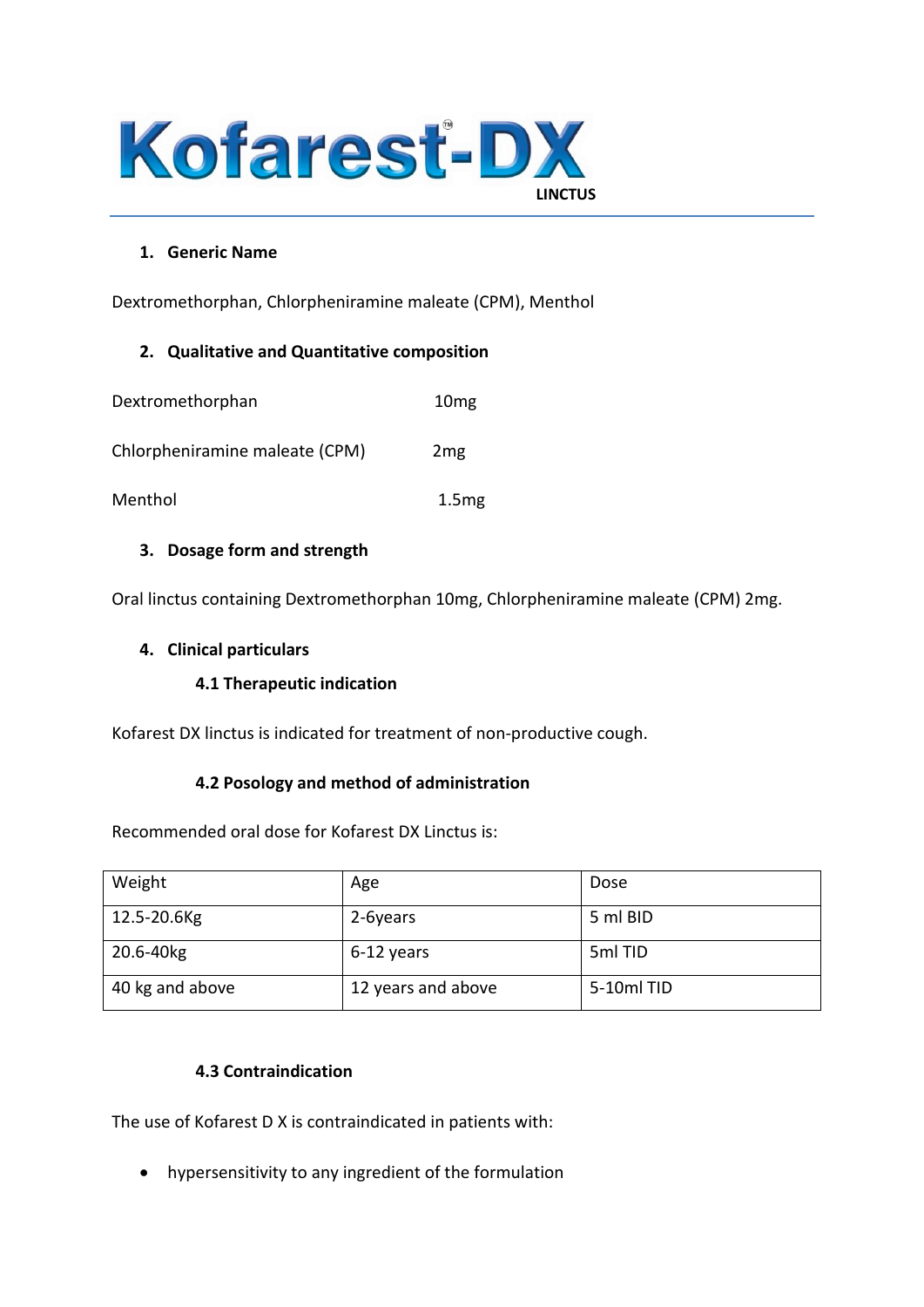• Asthmatic attacks or severe cardiovascular disorders.

### **4.4 Special warnings and precautions for use**

- Caution is needed in patients with a history of asthma, and it should not be given during an acute attack.
- Care is also advisable in patients with bronchitis, emphysema, or in other conditions where chronic or persistent cough occurs**.**

### **4.5 Drug interactions**

- Dextromethorphan is primarily metabolised by the cytochrome P450 isoenzyme CYP2D6 hence the possibility of interactions with inhibitors of this enzyme, including amiodarone, haloperidol, propafenone, quinidine, SSRIs, and thioridazine.
- CPM may interact with [antihistamines](https://www.webmd.com/allergies/antihistamines-for-allergies) applied to the [skin\(](https://www.webmd.com/skin-problems-and-treatments/picture-of-the-skin)such as [diphenhydramine](https://www.webmd.com/drugs/2/drug-1428/diphenhydramine+oral/details) cream,ointment,spray),antispasmodics(e.g.,atropine, [belladonnaa](https://www.webmd.com/drugs/drug-2067-belladonna+alkaloids-opium+rect.aspx)l kaloids),drugsfor [Parkinson'sdisease](https://www.webmd.com/parkinsons-disease/default.htm) (e.g.,anticholinergicssuchas [benztropine,](https://www.webmd.com/drugs/2/drug-8619/benztropine+oral/details) [trihexyphe](https://www.webmd.com/drugs/2/drug-8720/trihexyphenidyl+oral/details) [nidyl\)](https://www.webmd.com/drugs/2/drug-8720/trihexyphenidyl+oral/details),scopolamine,tricyclic [antidepressants](https://www.webmd.com/depression/guide/depression-medications-antidepressants) (e.g., [amitriptyline\)](https://www.webmd.com/drugs/2/drug-8611/amitriptyline+oral/details).

### **4.6 Use in special population**

- Pediatric: IAP Pediatric Drug Formulary, 2012 states 1.25 2 mg/kg/dose 4 times a day, and not per kg/day in 4 divided doses. As such there should be no problem in recommending appropriate doses of Kofarest DX, whenever necessary.
- Geriatric: Elderly population may be at greater risk for the side-effects.
- Liver impairment: Use with caution.
- Renal failure: Use with caution.
- Pregnancy and lactation: US Food and Drug Administration (FDA) has specified Chlorphenamine maleate as a pregnancy category B drug which indicates that animal and human studies have failed to demonstrate a risk to the fetus in any trimester. Doctor consultation recommended.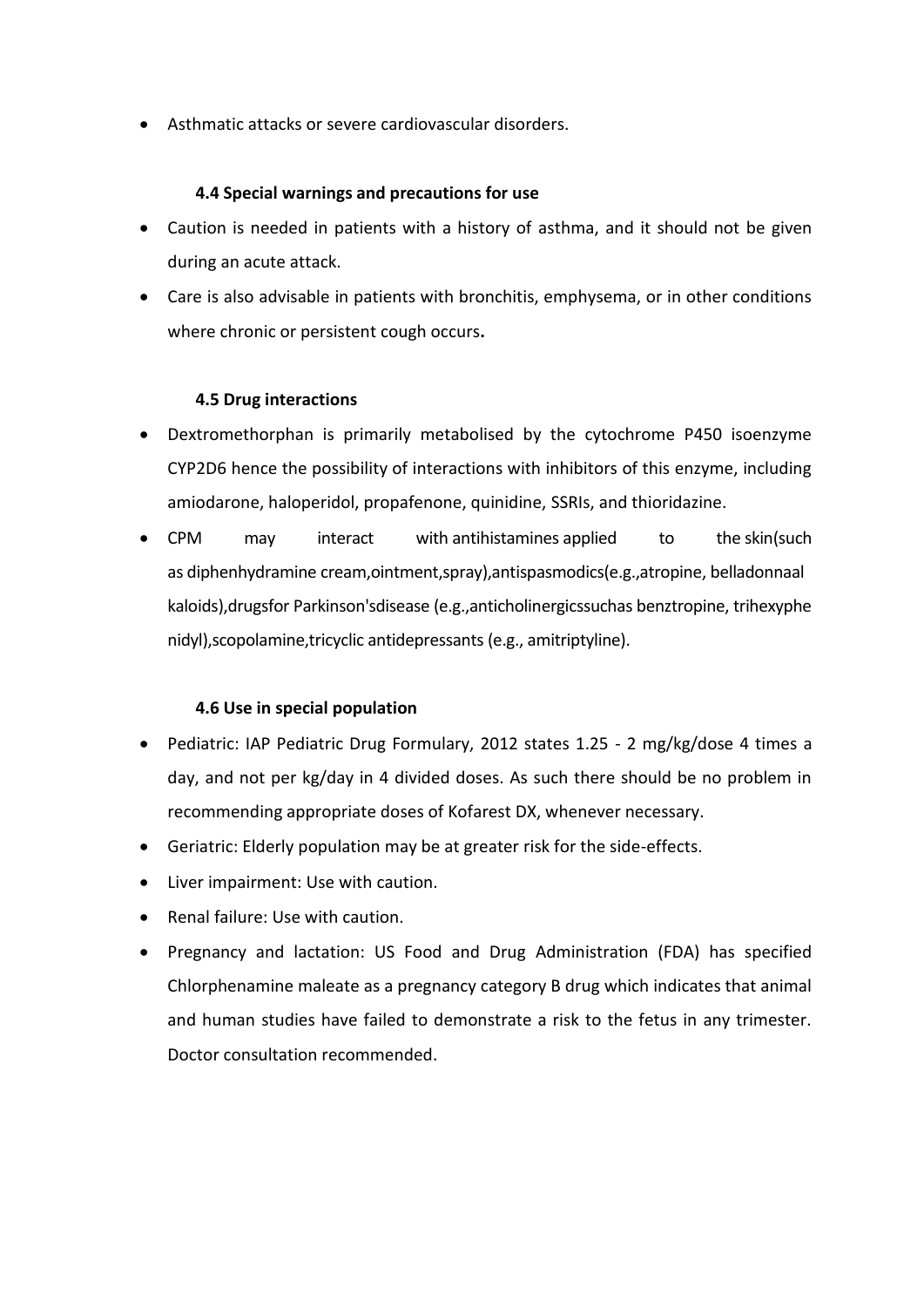#### **4.7 Effects on ability to drive and use machine**

Kofarest D X may cause drowsiness. Therefore, it is advisable not to operate machinery or drive when on this medication.

#### **4.8 Undesirable effects**

Adverse events associated with the use of Kofarest D X are rare. Some of adverse effects are Leukocytosis, Thrombocytopenia, Palpitations, Tachycardia, Vertigo, Mydriasis, Periorbital oedema, Periorbital swelling, Dry mouth, Diarrhoea, Dyspepsia, Constipation, Nausea, Vomiting, Rash , Pruritus, Urticaria, Anaphylactic reaction

#### **4.9 Overdose**

There is limited experience of overdose with Kofarest-DX linctus. Initiate general symptomatic and supportive measures in all cases of overdosages where necessary.

### **5. Pharmacological properties**

#### **5.1 Mechanism of action**

Dextromethorphan is an opioid-like drug that binds to and acts as antagonist to the NMDA glutamatergic receptor, it is an agonist to the opioid sigma 1 and sigma 2 receptors, it is also an alpha3/beta4 nicotinic receptor antagonist and targets the serotonin reuptake pump. Dextromethorphan is rapidly absorbed from the gastrointestinal tract, where it enters the bloodstream and crosses the blood-brain barrier. The first-pass through the hepatic portal vein results in some of the drug being metabolized into an active metabolite of Dextromethorphan, dextrorphan, the 3-hydroxy derivative of Dextromethorphan.

In allergic reactions an allergen interacts with and cross-links surface IgE antibodies on mast cells and basophils. Once the mast cell-antibody-antigen complex is formed, a complex series of events occurs that eventually leads to cell-degranulation and the release of histamine (and other chemical mediators) from the mast cell or basophil. Once released, histamine can react with local or widespread tissues through histamine receptors. Histamine, acting on H1-receptors, produces pruritis, vasodilatation, hypotension, flushing, headache, tachycardia, and bronchoconstriction. Histamine also increases vascular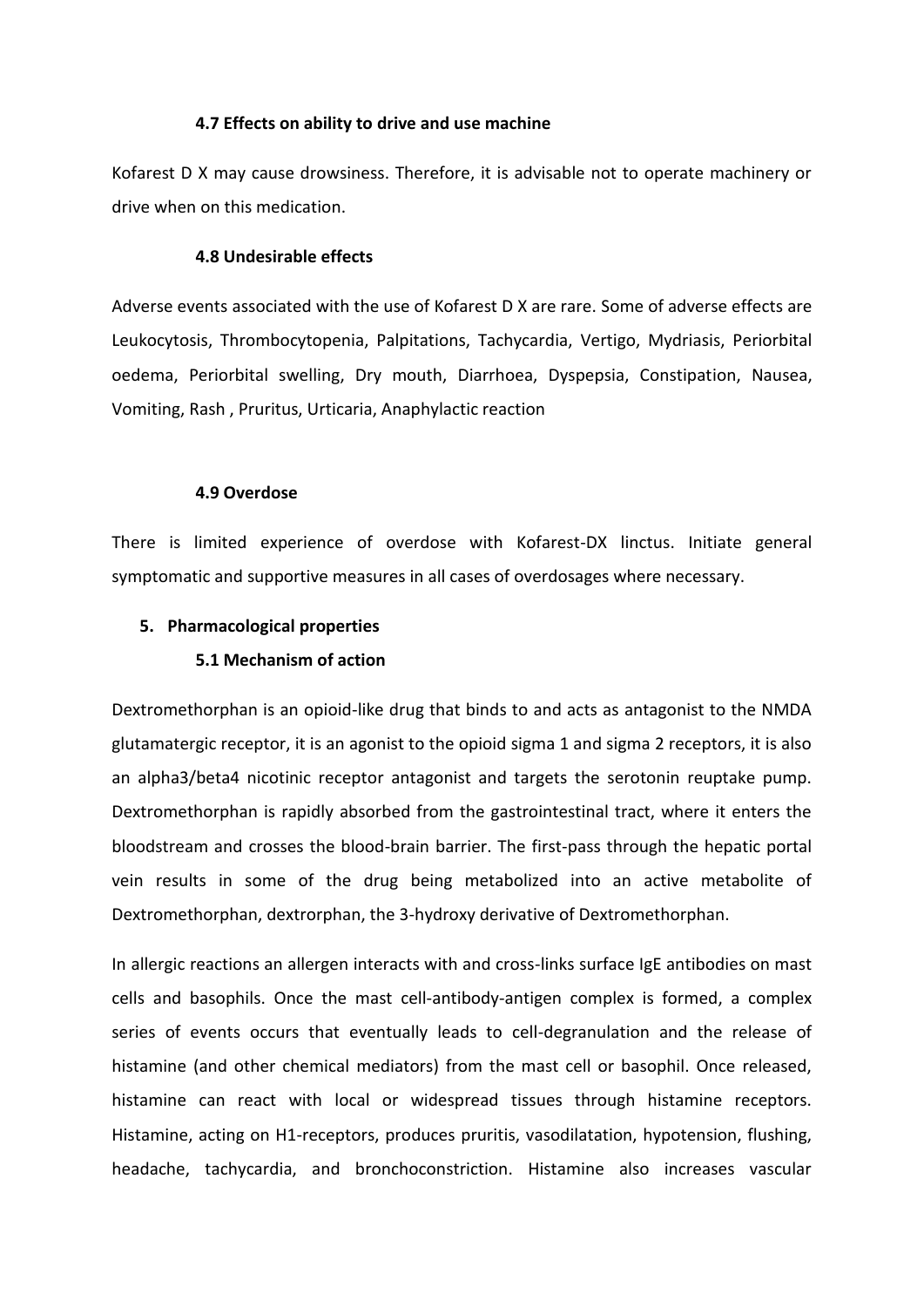permeability and potentiates pain. Chlorpheniramine maleate binds to the histamine H1 receptor. This block the action of endogenous histamine, which subsequently leads to temporary relief of the negative symptoms brought on by histamine.

Menthol has a cooling and soothing effect.

#### **5.2 Pharmacodynamic properties**

Dextromethorphan suppresses the cough reflex by a direct action on the cough center in the medulla of the brain. Dextromethorphan shows high affinity binding to several regions of the brain, including the medullary cough center. This compound is an NMDA receptor antagonist and acts as a non-competitive channel blocker. It is one of the widely used antitussives, and is also used to study the involvement of glutamate receptors in neurotoxicity.

Chlorpheniramine maleate is a histamine H1 antagonist of the alkylamine class. It competes with histamine for the normal H1-receptor sites on effector cells of the gastrointestinal tract, blood vessels and respiratory tract. It provides effective, temporary relief of sneezing, watery and itchy eyes, and runny nose due to hay fever and other upper respiratory allergies.

#### **5.3 Pharmacokinetic properties**

Dextromethorphan is rapidly absorbed from the gastrointestinal tract. It is metabolised in the liver and excreted in the urine as unchanged dextromethorphan and demethylated metabolites including dextrorphan, which has some cough suppressant activity.

Chlorphenamine maleate is absorbed relatively slowly from the gastrointestinal tract, peak plasma concentrations occurring about 2.5 to 6 hours after oral doses. Bioavailability is low, values of 25 to 50% having been reported. Chlorphenamine appears to undergo considerable first-pass metabolism. About 70% of chlorphenamine in the circulation is bound to plasma proteins. There is wide inter individual variation in the pharmacokinetics of chlorphenamine; values ranging from 2 to 43 hours have been reported for the half-life. Chlorphenamine is widely distributed in the body, and enters the CNS. Chlorphenamine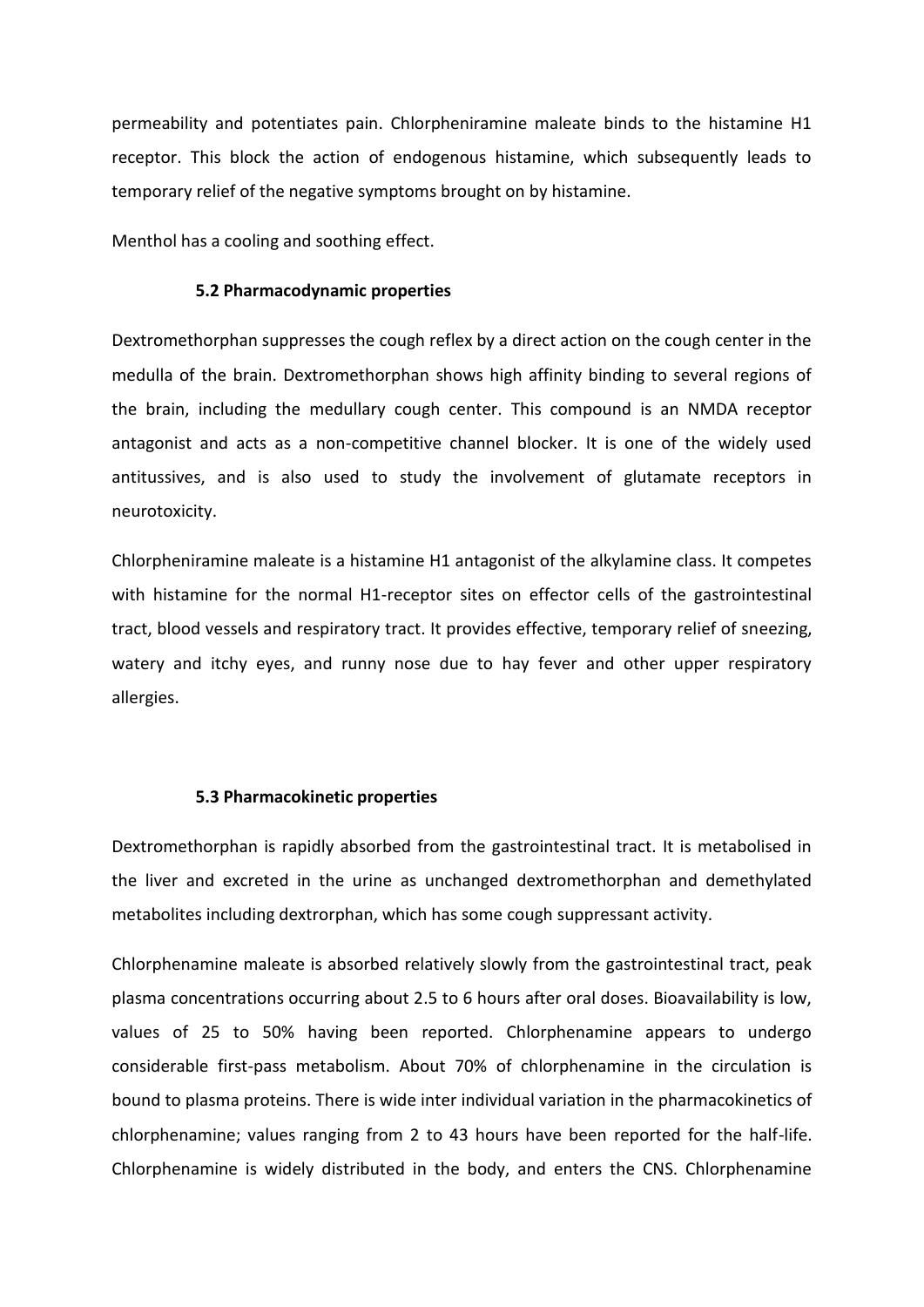maleate is extensively metabolised. Metabolites include desmethyl- and didesmethylchlorphenamine. Unchanged drug and metabolites are excreted primarily in the urine; excretion is dependent on urinary pH and flow rate. Only trace amounts have been found in the faeces. Duration of action of 4 to 6 hours has been reported; this is shorter than may be predicted from pharmacokinetic parameters. More rapid and extensive absorption, faster clearance, and a shorter half-life have been reported in children.

#### **6. Nonclinical properties**

**6.1 Animal Toxicology or Pharmacology**

NA.

#### **7. Description**

Dextromethorphan is in a class of medications called antitussives. Its chemical name is (1S,9S,10S)-4-methoxy-17-methyl-17-azatetracyclo[7.5.3.0^{1,10}.0^{2,7}]heptadeca-2(7),3,5-triene Hydrobromide and its structural formula is:



Its empirical formula is C18H25NO and its molecular formula is 271.4 g/mol.

Chlorpheniramine maleate is in a class of medications called antihistamines. Its chemical name is(2Z)-but-2-enedioic acid; [3-(4-chlorophenyl)-3-(pyridin-2-yl)propyl]dimethylamine and its structural formula is :

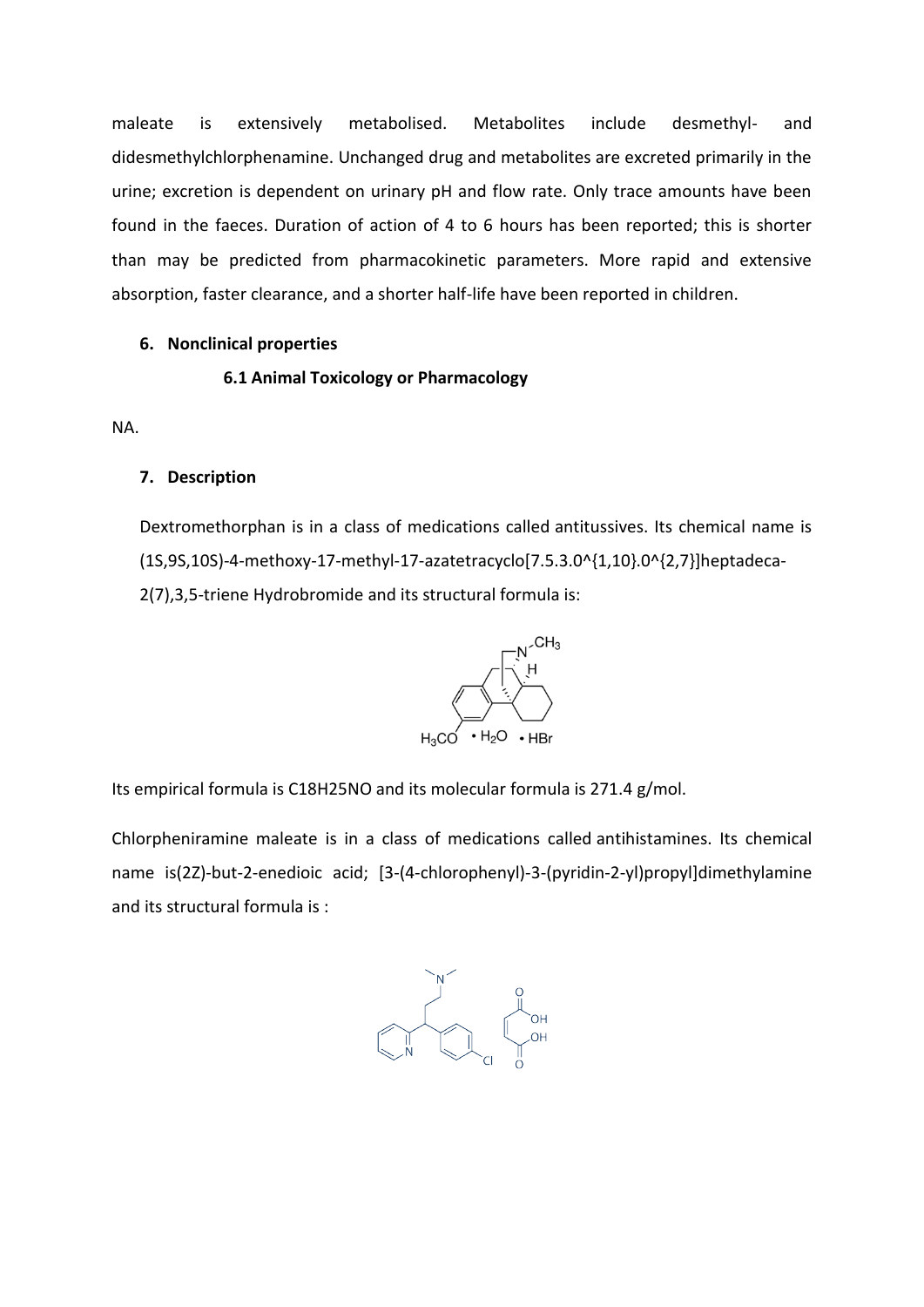Its empirical formula is  $C_{16}H_{19}CIN_2.C_4H_4O_4$  or  $C_{20}H_{23}CIN_2O_4$  and its molecular weight is 390.9 g/mol.

# **8. Pharmaceutical particulars**

# **8.1 Incompatibilities**

There are no known incompatibilities.

# **8.2 Shelf-life**

24 months.

# **8.3 Packaging Information**

Kofarest DX Linctus is available in bottle of 100ml and 60ml.

# **8.4 Storage and handling instructions**

Store in cool and dry place.

# **9. Patient Counselling Information**

### **9.1 Adverse Reactions**

Refer part 4.8

**9.2 Drug Interactions**

Refer part 4.5

**9.3 Dosage**

Refer part 4.2

**9.4 Storage**

Refer part 8.4

**9.5 Risk Factors**